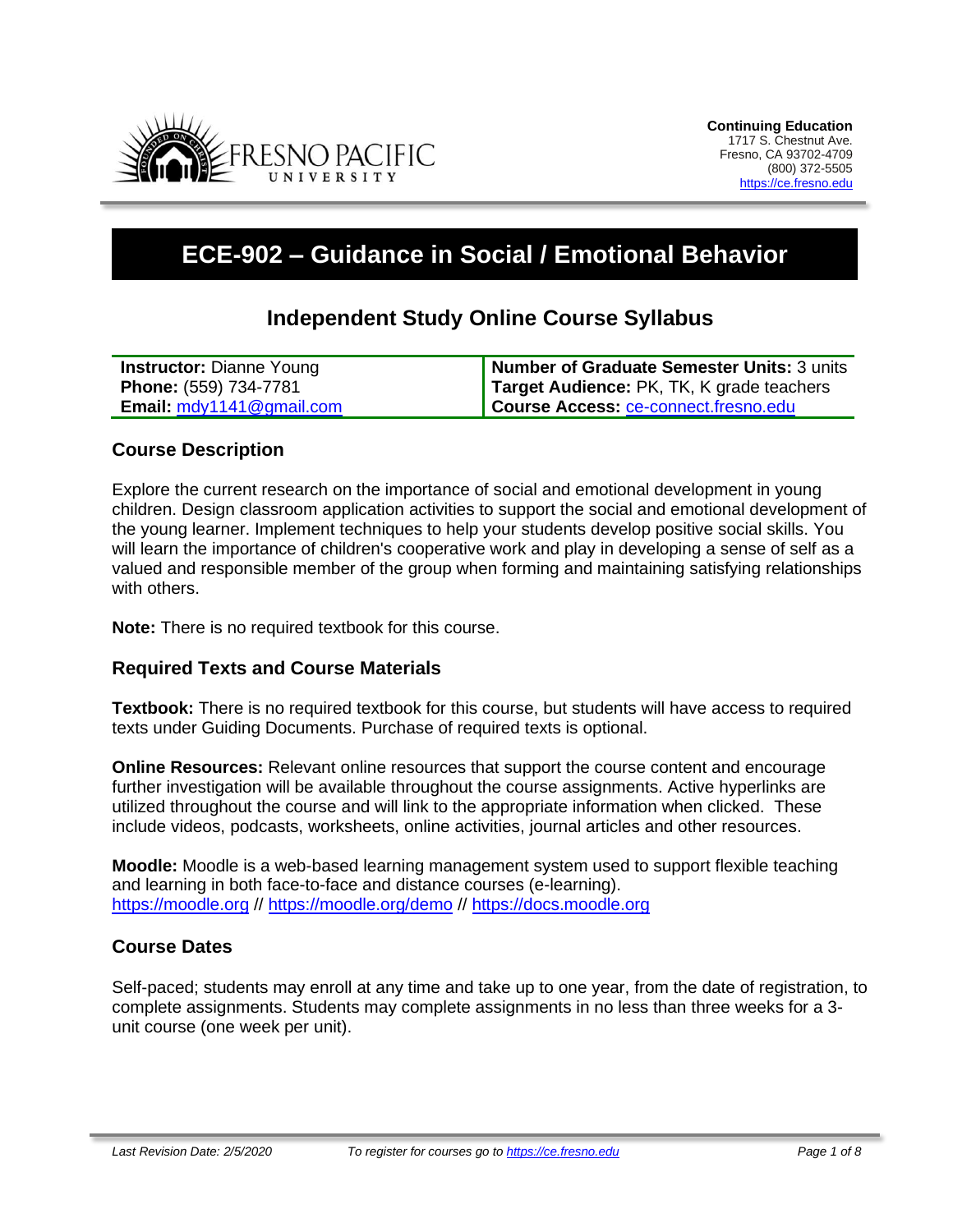# **National Standards Addressed in This Course**

## **National Board for Professional Teaching Standards (NBPTS)**

[\(http://www.nbpts.org/standards-five-core-propositions/\)](http://www.nbpts.org/standards-five-core-propositions/)

First published in 1989 and updated in 2016, *[What Teachers Should Know and Be Able to Do](http://www.accomplishedteacher.org/)* articulates the National Board's Five Core Propositions for teaching. The Five Core Propositions comparable to medicine's Hippocratic Oath — set forth the profession's vision for accomplished teaching. Together, the propositions form the basis of all National Board Standards and the foundation for National Board Certification. Course assignments have been designed so students can demonstrate excellence against these professional teaching standards whenever possible.

- Proposition 1: Teachers are committed to students and their learning
- Proposition 2: Teachers know the subject they teach and how to teach those subjects to students
- Proposition 3: Teachers are responsible for managing and monitoring student learning
- Proposition 4: Teachers think systematically about their practice and learn from experience
- Proposition 5: Teachers are members of learning communities

#### **CA Preschool Learning Foundations Volume 1**

[\(https://www.cde.ca.gov/sp/cd/re/documents/preschoollf.pdf\)](https://www.cde.ca.gov/sp/cd/re/documents/preschoollf.pdf)

#### **CA Preschool Curriculum Frameworks Volume 1**

[\(http://www.cde.ca.gov/sp/cd/re/documents/psframeworkkvol1.pdf\)](http://www.cde.ca.gov/sp/cd/re/documents/psframeworkkvol1.pdf)

#### **Common Core State Standards (CCSS)** [\(www.corestandards.org\)](http://www.corestandards.org/)

The Common Core State Standards provide a consistent, clear understanding of what students are expected to learn, so teachers and parents know what they need to do to help them. The standards are designed to be robust and relevant to the real world, reflecting the knowledge and skills that our young people need for success in college and careers. With American students fully prepared for the future, our communities will be best positioned to compete successfully in the global economy.

College and Career Readiness Anchor Standards define what students should understand and be able to do by the end of each grade span.

# **Continuing Education Program Student Learning Outcomes**

| CE <sub>1</sub> | Demonstrate proficient written communication by articulating a clear focus,<br>synthesizing arguments, and utilizing standard formats in order to inform and<br>persuade others, and present information applicable to targeted use. |
|-----------------|--------------------------------------------------------------------------------------------------------------------------------------------------------------------------------------------------------------------------------------|
| CE <sub>2</sub> | Demonstrate comprehension of content-specific knowledge and the ability to apply it<br>in theoretical, personal, professional, or societal contexts.                                                                                 |
| CE <sub>3</sub> | Reflect on their personal and professional growth and provide evidence of how such<br>reflection is utilized to manage personal and professional improvement.                                                                        |
| CE <sub>4</sub> | Apply critical thinking competencies by generating probing questions, recognizing<br>underlying assumptions, interpreting and evaluating relevant information, and<br>applying their understandings to the professional setting.     |
| CE <sub>5</sub> | Reflect on values that inspire high standards of professional and ethical behavior as<br>they pursue excellence in applying new learning to their chosen field.                                                                      |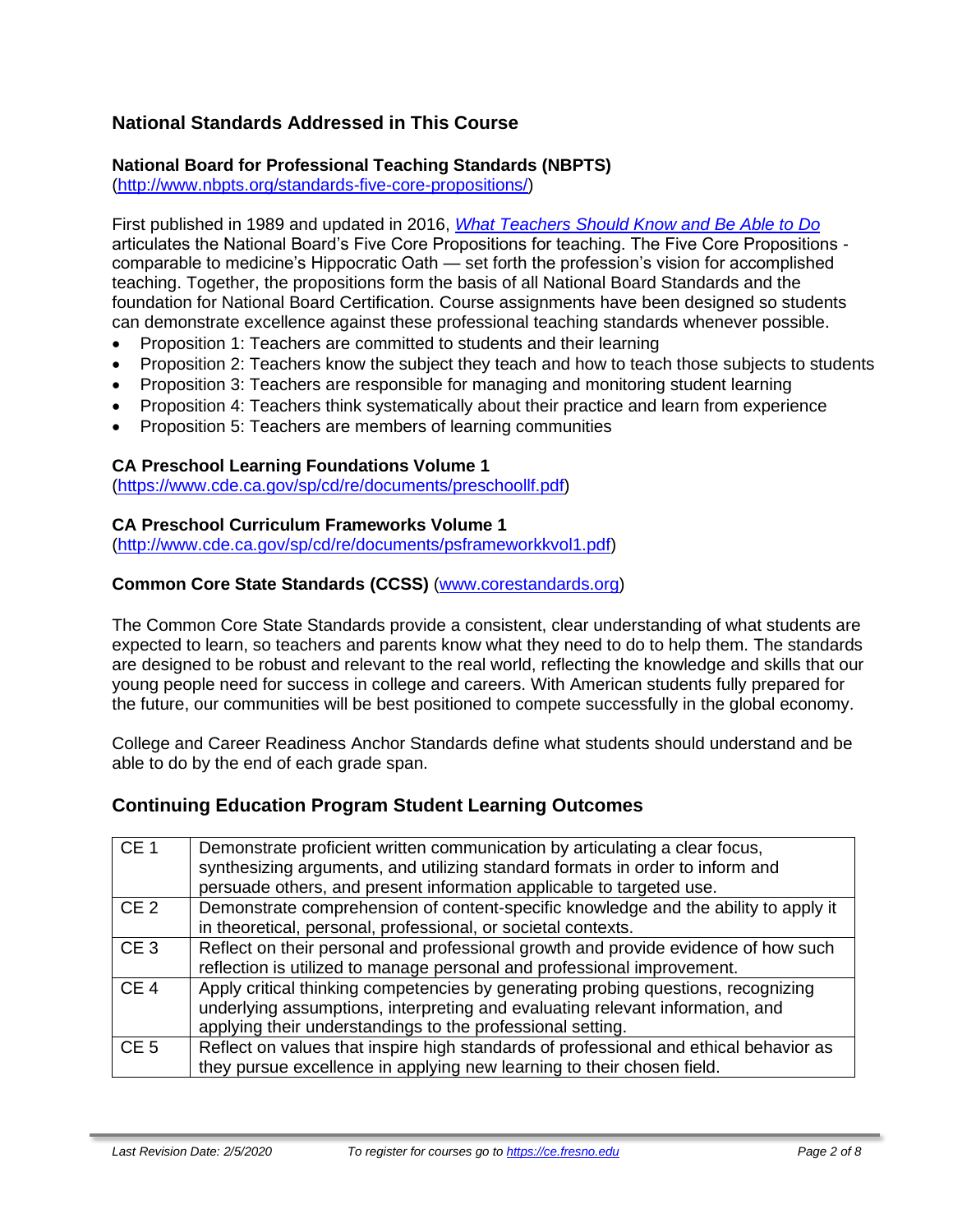| CE <sub>6</sub> | I dentify information needed in order to fully understand a topic or task, organize that |
|-----------------|------------------------------------------------------------------------------------------|
|                 | information, identify the best sources of information for a given enquiry, locate and    |
|                 | critically evaluate sources, and accurately and effectively share that information.      |

# **Student Learning Outcomes (SLOs) for This Course**

| <b>Student Learning Outcomes for This Course</b><br>By the end of this course student will be able to: |                                                                                                                                                                                                                                                  | <b>National Standards</b><br><b>Addressed in This</b><br>Course*                                                                                                 | <b>Continuing</b><br><b>Education Program</b><br><b>Student Learning</b><br><b>Outcomes</b><br>Addressed** |
|--------------------------------------------------------------------------------------------------------|--------------------------------------------------------------------------------------------------------------------------------------------------------------------------------------------------------------------------------------------------|------------------------------------------------------------------------------------------------------------------------------------------------------------------|------------------------------------------------------------------------------------------------------------|
| 1.                                                                                                     | Students will identify, reflect on, and apply<br>Preschool Standards, Center for Social and<br>Emotional Foundations for Early Learners, or<br>State Standards in the area of Social and<br><b>Emotional Development.</b>                        | <b>CA Preschool</b><br>Learning<br>Foundations:<br>*Social Emotional<br>Development                                                                              | CE <sub>4</sub>                                                                                            |
| 2.                                                                                                     | Students will demonstrate the importance of<br>children's cooperative work and play in<br>developing a sense of self as a valued and<br>responsible member of the group when<br>forming and maintaining satisfying<br>relationships with others. | <b>CA Preschool</b><br>Learning<br>Foundations:<br>*Social Emotional<br>Development<br>- Self 1.0-4.0<br>- Friendships 3.0<br>- Social<br>Interaction1.0-<br>4.0 | CE 2, CE 5                                                                                                 |
| 3.                                                                                                     | Students will apply critical thinking skills and<br>create opportunities for their classroom<br>students to apply critical thinking skills                                                                                                       | <b>National Professional</b><br><b>Teaching Standards</b><br>Standards 1-5                                                                                       | CE 4, CE 6                                                                                                 |
| 4.                                                                                                     | Students will reflect on their teaching.                                                                                                                                                                                                         | <b>National Professional</b><br><b>Teaching Standards</b><br>Standards 1-5                                                                                       | CE 1, CE 2,<br>CE <sub>3</sub>                                                                             |

\* Please refer to the section on **National Standards Addressed in This Course**

\*\* Please refer to the section on **Continuing Education Program Student Learning Outcomes**

# **Topics, Assignments, and Activities**

| <b>Module</b><br><b>Module Title</b> | <b>Module Assignments and Activities</b>         | <b>Points</b><br><b>Possible</b><br>for Each<br><b>Assignment</b> |
|--------------------------------------|--------------------------------------------------|-------------------------------------------------------------------|
| <b>Welcome Module</b>                | Introduction video<br>$\bullet$                  |                                                                   |
|                                      | <b>Course Syllabus</b>                           |                                                                   |
|                                      | <b>Introduce Yourself Forum</b>                  |                                                                   |
|                                      | <b>Moodle Online Tutorial</b>                    |                                                                   |
| Module $1 -$                         | Assignment 1.1 Introduction to Social Emotional  | 20 pts                                                            |
| Defining Social<br>Development       |                                                  |                                                                   |
| Emotional                            | Assignment 1.2 Reading Assignment and Reflection | 20 pts                                                            |
| Development                          | Assignment 1.3 FORUM: Personal Reflection        | 45 pts                                                            |
|                                      | Assignment 1.4 FORUM: Class Introductions        | 15 pts                                                            |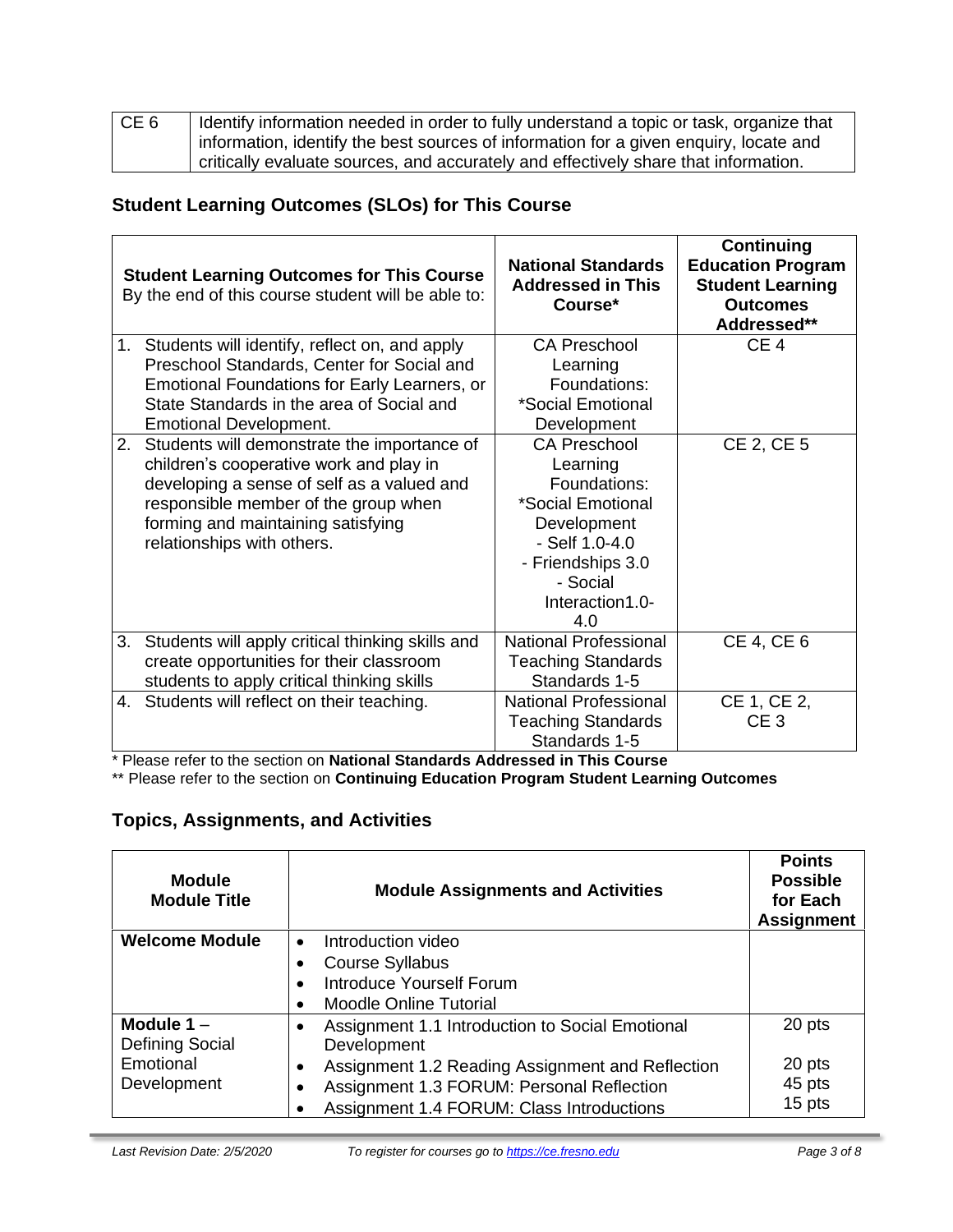| <b>Module</b><br><b>Module Title</b> | <b>Module Assignments and Activities</b>                       | <b>Points</b><br><b>Possible</b><br>for Each<br><b>Assignment</b> |
|--------------------------------------|----------------------------------------------------------------|-------------------------------------------------------------------|
| Module $2 -$                         | Assignment 2.1 Reading and Reflection<br>$\bullet$             | 20 pts                                                            |
| Setting the                          | Assignment 2.2 Environments and Materials<br>$\bullet$         | 40 pts                                                            |
| <b>Environment for</b>               | <b>Assignment 2.3 Comparing Writing Centers</b>                | 20 pts                                                            |
| /Social Emotional                    | Assignment 2.4 Evaluating Your Classroom Design                | 30 pts                                                            |
| Development                          | Assignment 2.5 FORUM: Classroom Design                         | 45 pts                                                            |
| Module $3 -$                         | Assignment 3.1 Temperament<br>$\bullet$                        | 20 pts                                                            |
| Understanding your                   | Assignment 3.2 Article Critique                                | 20 pts                                                            |
| Students and                         | Assignment 3.3 Video: Practical Strategies<br>$\bullet$        | 40 pts                                                            |
| <b>Practical Strategies</b>          | Assignment 3.4 Journal Reflection<br>$\bullet$                 | 20 pts                                                            |
| Module $4-$                          | Assignment 4.1 Self Awareness<br>$\bullet$                     | 20 pts                                                            |
| Development of Self                  | Assignment 4.2 Self Regulation                                 | 20 pts                                                            |
|                                      | Assignment 4.3 Children Construct Knowledge of Self            | 20 pts                                                            |
|                                      | Assignment 4.4 Developing Self-Esteem<br>$\bullet$             | 40 pts                                                            |
|                                      | Assignment 4.5 Journal Reflection                              | 20 pts                                                            |
| Module $5-$                          | Assignment 5.1 Evaluating Children's Literature<br>$\bullet$   | 40 pts                                                            |
| Using Children's                     | Assignment 5.2 Lesson Plan using Literature                    | 20 pts                                                            |
| Literature to Develop                | Assignment 5.3 FORUM: Lesson Plan                              | 20 pts                                                            |
| Social Emotional<br><b>Skills</b>    | Assignment 5.4 Journal Reflection                              | 20 pts                                                            |
| Module $6-$                          | Assignment 6.1 Scripted Stories<br>$\bullet$                   | 20 pts                                                            |
| <b>Culminating Project</b>           | <b>Assignment 6.2 Culminating Project</b>                      | $100$ pts                                                         |
|                                      | Assignment 6.3 FORUM: Culminating Project Sharing<br>$\bullet$ | 45 pts                                                            |
|                                      | Assignment 6.4 Journal Reflection<br>$\bullet$                 | 20 pts                                                            |
| Course Wrap-up-                      | <b>Final Reflection Forum</b><br>$\bullet$                     |                                                                   |
| Grading and                          | <b>Course Evaluation</b>                                       |                                                                   |
| Evaluation                           | <b>Course Completion Checklist</b>                             |                                                                   |
|                                      | <b>Grade Request / Transcript Request</b>                      |                                                                   |
|                                      | <b>TOTAL POINTS</b>                                            | <b>760 pts</b>                                                    |

# **Grading Policies, Rubrics, and Requirements for Assignments**

#### **Grading Policies**

- Assignments will be graded per criteria presented in the course rubrics.
- $A = 90-100\%$  and  $B = 80-89\%$ , (anything below 80% will not receive credit.)
- The discernment between an A or a B letter grade is at the discretion of the instructor based on the quality of work submitted (see course rubrics).
- Coursework falling below a B grade will be returned with further instructions.
- All assignments must be completed to receive a grade and are expected to reflect the quality that teacher-training institutions require of professional educators. If completed assignments do not meet this standard, students will be notified with further instructions from the instructor.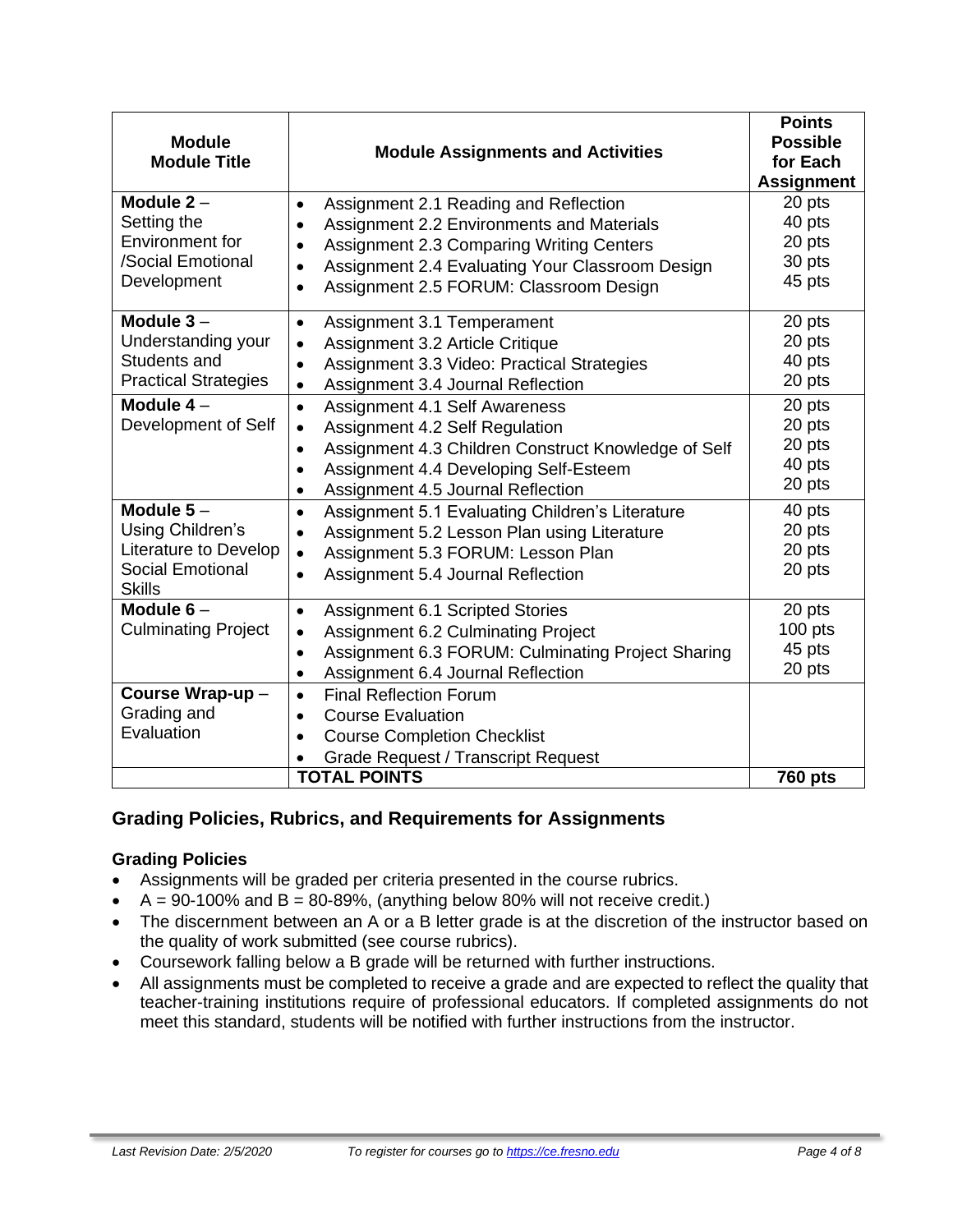#### **Grading Rubrics**

| Grade     | <b>Percent</b> | <b>Description</b> | <b>Rubric</b>                                                                                                                                                                                      |
|-----------|----------------|--------------------|----------------------------------------------------------------------------------------------------------------------------------------------------------------------------------------------------|
| A         | 90-100%        | Excellent          | Meets all course/assignment<br>requirements, significant evidence of<br>subject mastery - excellent<br>demonstration of graduate level<br>professional development scholarship.                    |
| B         | 80-89%         | Very good          | Adequately meets the criteria for all<br>course/assignment requirements -<br>demonstrates subject competency and<br>very good graduate level professional<br>development scholarship.              |
| <b>NC</b> | Below 80%      | Unacceptable       | Does not meet the minimum criteria for<br>all course/assignment requirements and<br>demonstrated little, if any, evidence of<br>acceptable graduate level professional<br>development scholarship. |

#### **Writing Requirements**

- **Superior:** Writing is clear, succinct, and reflects graduate level expectations. Clearly addresses all parts of the writing task. Maintains a consistent point of view and organizational structure. Include relevant facts, details, and explanations.
- **Standard:** Writing is acceptable with very few mistakes in grammar and spelling. Addresses most parts of the writing task. Maintains a mostly consistent point of view and organizational structure. Include mostly relevant facts, details, and explanations.
- **Sub-standard:** Writing contains noticeable mistakes in grammar and spelling. Does not address all parts of the writing task. Lacks a consistent point of view and organization structure. May include marginally relevant facts, details, and explanations.

#### **Lesson Plan Requirements**

- **Superior:** Instructional goals and objectives clearly stated. Instructional strategies appropriate for learning outcome(s). Method for assessing student learning and evaluating instruction is clearly delineated and authentic. All materials necessary for student and teacher to complete lesson clearly listed.
- **Standard:** Instructional goals and objectives are stated but are not easy to understand. Some instructional strategies are appropriate for learning outcome(s). Method for assessing student learning and evaluating instruction is present. Most materials necessary for student and teacher to complete lesson are listed.
- **Sub-standard:** Instructional goals and objectives are not stated. Learners cannot tell what is expected of them. Instructional strategies are missing or strategies used are inappropriate. Method for assessing student learning and evaluating instruction is missing. Materials necessary for student and teacher to complete lesson are missing.

#### **Discussion Forum Requirements**

- **Superior:** Response was at least 1 page (3 fully developed paragraphs) in length. Thoroughly answered all the posed questions, followed all the assignment directions, proper grammar and no spelling errors. Language is clear, concise, and easy to understand. Uses terminology appropriately and is logically organized.
- **Standard:** Response was ½ to 1 page in length (2-3 fully developed paragraphs). Answered all the questions but did not provide an in-depth analysis, followed most of the assignment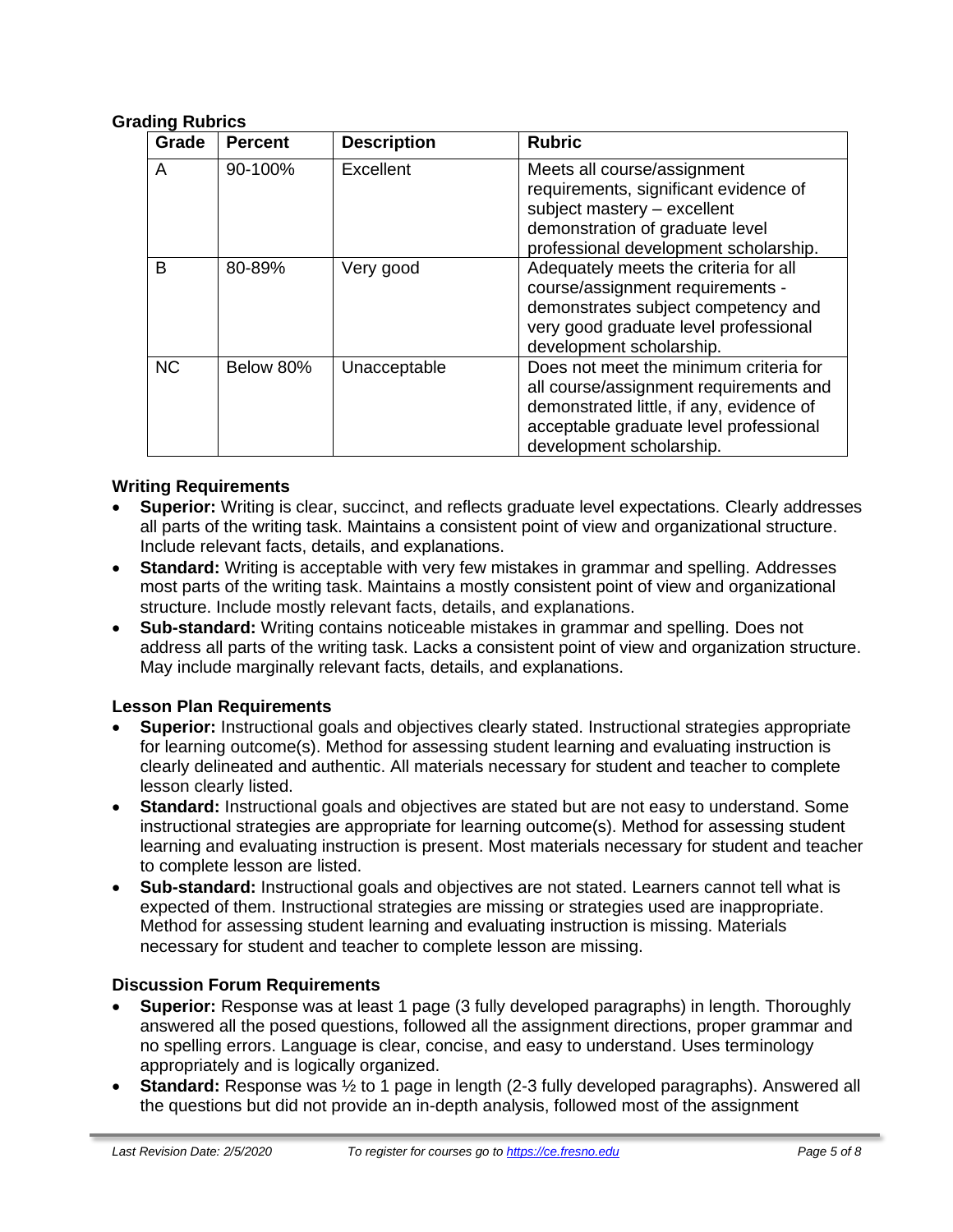directions, proper grammar and no spelling errors. Language is comprehensible, but there a few passages that are difficult to understand. The organization is generally good.

• **Sub-standard:** Response was less than ½ page in length (1 paragraph). Did not answer all the required questions and/or statements or responses were superficial, vague, or unclear, did not follow the assignment directions, many grammar and spelling errors. Is adequately written, but may use some terms incorrectly; may need to be read two or more times to be understood.

#### **Instructor/Student Contact Information**

Throughout the course participants will be communicating with the instructor and their classmates on a regular basis using asynchronous discussion forums. A virtual office is utilized for class questions and students are provided with instructor contact information in the event they want to make email or phone contact. In addition, students are encouraged to email or phone the instructor at any time. Students will also receive feedback on the required assignments as they are submitted.

## **Discussion Forums**

Participation is an important expectation of this course and all online courses. Online discussions promote reflection and analysis while allowing students to appreciate and evaluate positions that others express. While students may not be engaging with the same students throughout this course they will be expected to offer comments, questions, and replies to the discussion question whenever possible. The faculty role in the discussion forum is that of an observer and facilitator.

## **Coursework Hours**

Based on the Carnegie Unit standard, a unit of graduate credit measures academic credit based on the number of hours the student is engaged in learning. This includes all time spent on the course: reading the textbook, watching videos, listening to audio lessons, researching topics, writing papers, creating projects, developing lesson plans, posting to discussion boards, etc. Coursework offered for FPU Continuing Education graduate credit adheres to 45 hours per semester unit for the 900-level courses. Therefore, a student will spend approximately 90 hours on a typical 2-unit course or 135 hours on a typical 3-unit course.

# **Services for Students with Disabilities**

Students with disabilities are eligible for reasonable accommodations in their academic work in all classes. In order to receive assistance, the student with a disability must provide the Academic Support Center with documentation, which describes the specific disability. The documentation must be from a qualified professional in the area of the disability (i.e. psychologist, physician or educational diagnostician). Students with disabilities should contact the Academic Support Center to discuss academic and other needs as soon as they are diagnosed with a disability. Once documentation is on file, arrangements for reasonable accommodations can be made. For more information and for downloadable forms, please go to [https://www.fresno.edu/students/academic](https://www.fresno.edu/students/academic-support/services-students-disabilities)[support/services-students-disabilities.](https://www.fresno.edu/students/academic-support/services-students-disabilities)

# **Plagiarism and Academic Honesty**

All people participating in the educational process at Fresno Pacific University are expected to pursue honesty and integrity in all aspects of their academic work. Academic dishonesty, including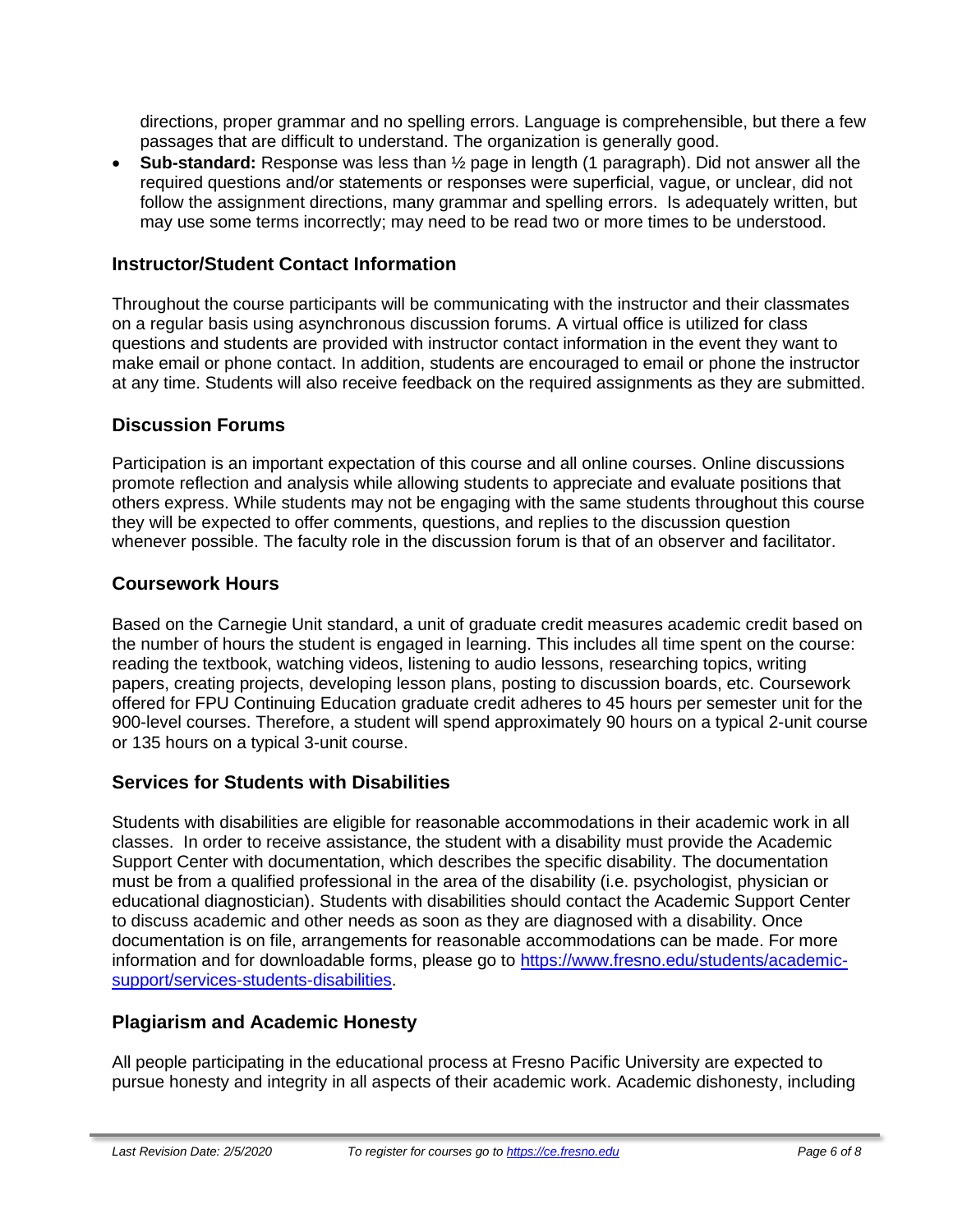plagiarism, will be handled per the procedures set forth in the Fresno Pacific University Catalogue <https://www.fresno.edu/students/registrars-office/academic-catalogs>

# **Technology Requirements**

To successfully complete the course requirements, course participants will need Internet access, can send and receive email, know how to manage simple files in a word processing program, and have a basic understanding of the Internet. Please remember that the instructor is not able to offer technical support. If you need technical support, please contact your Internet Service Provider.

**Moodle:** This course will be delivered totally online. Moodle is a learning management system that provides students access to online resources, documents, graded assignments, quizzes, discussion forums, etc. Moodle is easy to learn and has a friendly user interface. To learn more about Moodle, go to [https://docs.moodle.org/33/en/Student\\_FAQ.](https://docs.moodle.org/33/en/Student_FAQ) There are also some student tutorials on the Center for Online Learning website at Fresno Pacific University - [https://col.fresno.edu/student.](https://col.fresno.edu/student)

**Moodle Site Login and Passwords:** Students will need to have internet access to log onto [https://ce-connect.fresno.edu.](https://ce-connect.fresno.edu/) The username and password numbers for Moodle access will be sent to you by the university using the email address you submitted at the time of registration. The instructor will then contact you with a welcome communication. If you need help with your username and password recovery, please contact the Continuing Education office at (800) 372- 5505 or (559) 453-2000 during regular office hours - Mon-Fri 8:00 am to 5:00 pm. or email them at [prof.dev@fresno.edu.](mailto:prof.dev@fresno.edu)

**Getting Help with Moodle:** If you need help with Moodle, please contact the Center for Online Learning (COL), by telephone or the website. Help by phone (559) 453-3460 is available Mon-Thurs 8:00 am to 8:00 pm and on Fridays from 8:00 am to 5:00 pm, or by filling out a "Request Services" form at [https://col.fresno.edu/contact/request-services.](https://col.fresno.edu/contact/request-services) Please identify that you are with the "School = Continuing Education".

# **Final Course Grade and Transcripts**

When all work for the course has been completed, students will need to logon to the Continuing Education website [\(https://ce.fresno.edu/my-account\)](https://ce.fresno.edu/my-account) and "Request Final Grade". Once the instructor receives the requests and submits the grade online, students may log back in to view their Final Grade Report or order transcripts online. Please allow at least two weeks for the final grade to be posted. For more information, see the Continuing Education Policies and Procedures at [https://ce.fresno.edu/ce-policies-and-procedures.](https://ce.fresno.edu/ce-policies-and-procedures)

# **University Policies and Procedures**

Students are responsible for becoming familiar with the information presented in the Academic Catalog and for knowing and observing all policies and procedures related to their participation in the university community. A summary of university policies may be found on the university website at [https://www.fresno.edu/students/registrars-office/academic-catalogs.](https://www.fresno.edu/students/registrars-office/academic-catalogs)